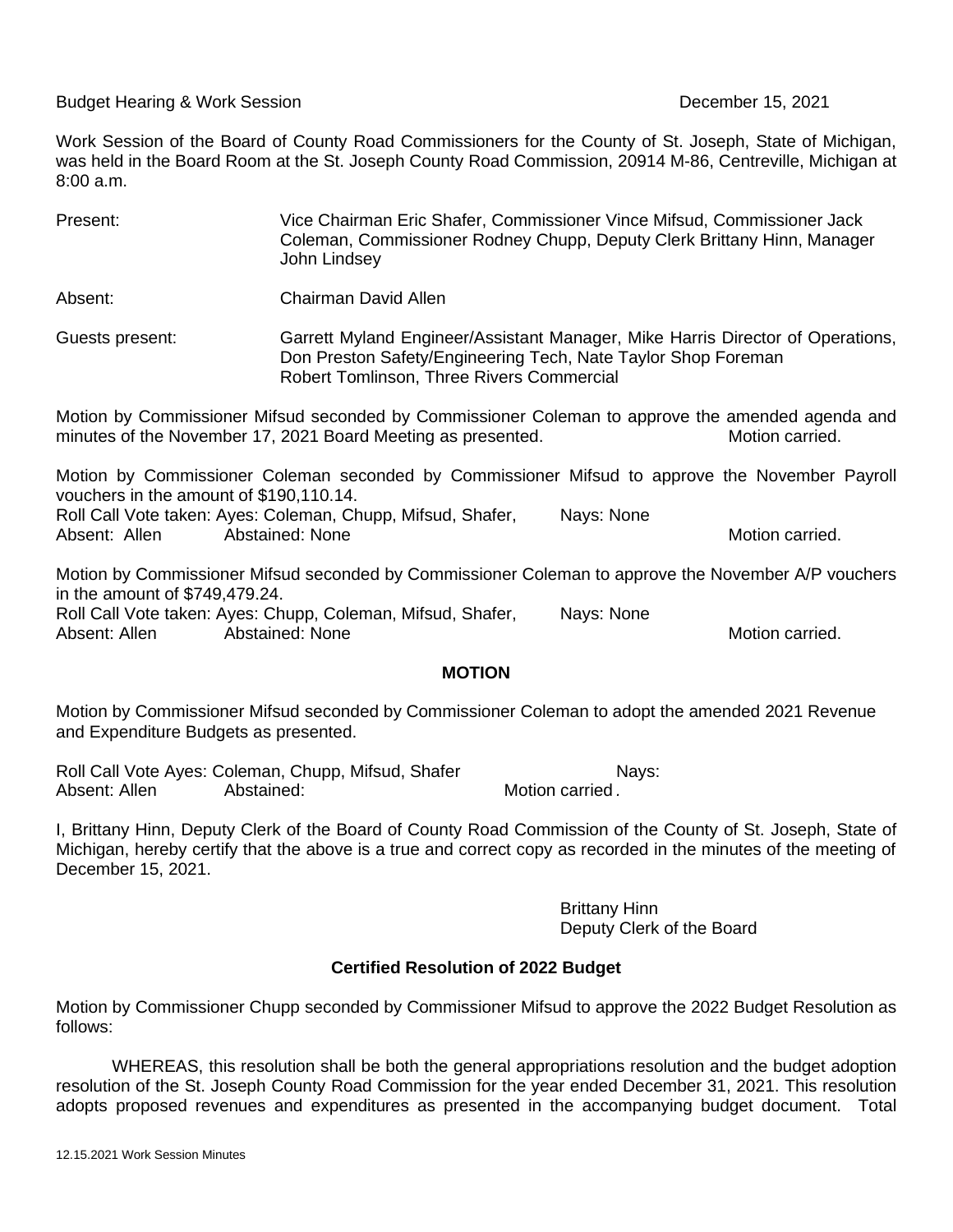revenues are adopted as \$13,332,061.00 expenditures as \$13,527,000.00 with expenditures exceeding revenues at December 31, 2021 by (\$194,939.00), and;

WHEREAS, no St. Joseph County Road Commission member or employee of the commission shall expend any funds or obligate any expenditures except pursuant to appropriations authorized by the budget document. Changes in amounts appropriated by the Commission shall require approval of the Commission, and;

WHEREAS, John W. Lindsey, Managing Director, is hereby charged with the general supervision of the execution of the budget adopted by the Commission, now, therefore:

BE IT RESOLVED that the Managing Director be allowed to adjust the budget after December 31, 2021 to modify the various revenue and expenditure accounts which cannot be accurately projected prior to year end, and;

BE IT FURTHER RESOLVED that this resolution is to take effect immediately.

Roll Call Vote Ayes: Coleman, Chupp, Mifsud, Shafer Nays: Absent: Allen **Abstained:** Abstained: Motion carried

I, Brittany Hinn, Deputy Clerk of the Board of County Road Commissioners of the County of St. Joseph, do hereby certify that the above is a true and correct copy as recorded in the minutes of the meeting of December 15, 2021.

> Brittany Hinn Deputy Clerk of the Board

Commissioners Comments:

Shafer: Impressed with Brittany's work, thank you for filling in. Evaluations- please have in by the end of the year. Going to miss Dave. Great job on the meeting today and all that was discussed. Great work on the budget.

Chupp: Great reports today. Great news on moving forward with DNR deal. Good to hear the reasoning on the public hearing in Flowerfield township regarding closing the road. Good work on the budget. Thank you for the heads up on building a new barn. Thank you to Robert for being here and getting word out to the public. Are we proactive with community with snow stakes that are being put out for winter, what is a safe distance from the road so they don't get broken? Good job and thank you John for your leadership. Thank you Brittany for filling in.

Mifsud: Sad to see Dave leaving, he is a great leader. Thank you for the work on Balk Road, it's good to see that getting fixed.

Coleman: Merry Christmas, Sorry to see Dave leave.

Allen: Absent

Meeting adjourned at 10:03 am